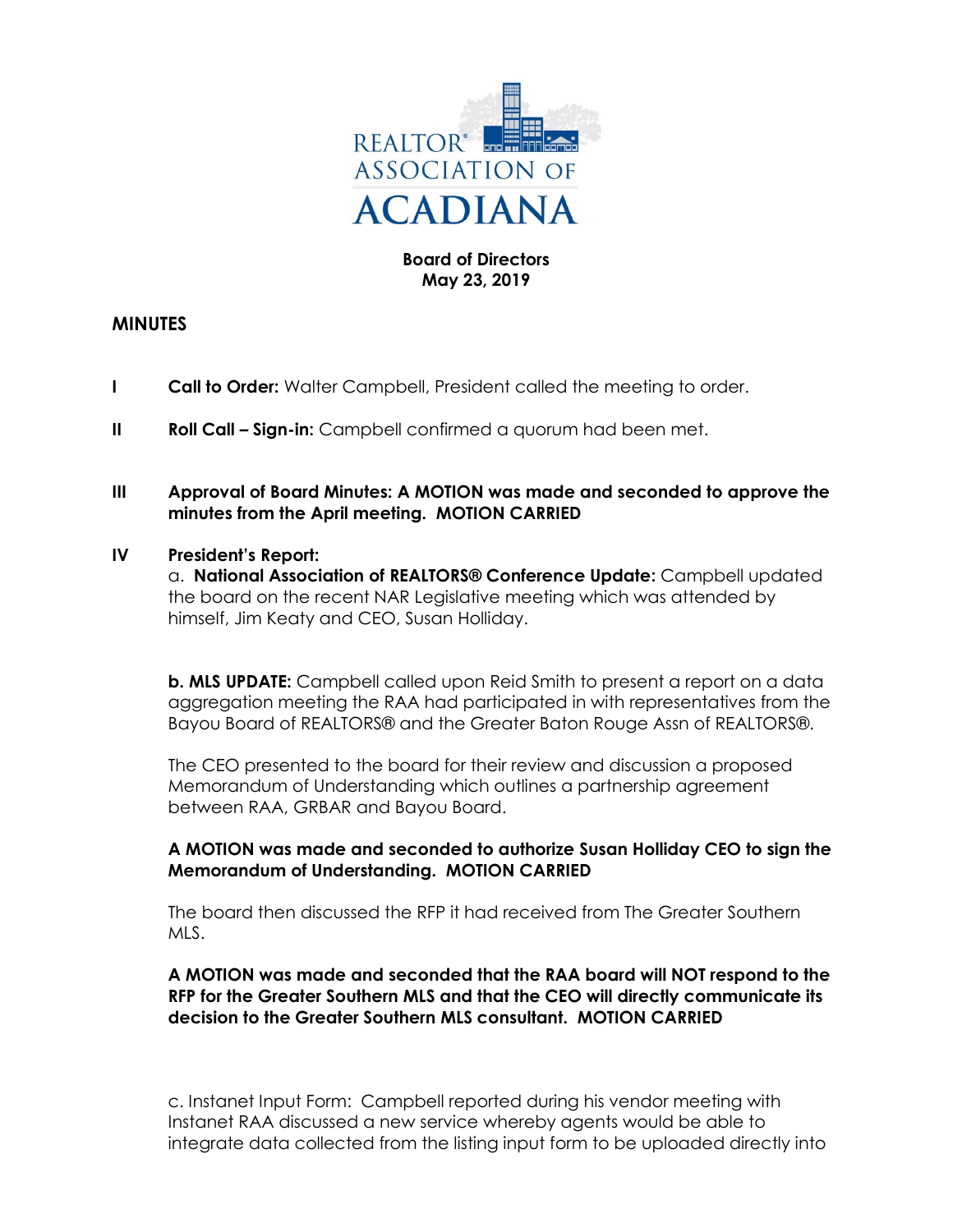FLEX which would save all agents time. This service will be launched in June and RAA would like to offer this service to its members in an expedited manner. The cost to get the service operational is about \$5,000 to cover backend programming costs for Instanet.

#### **A MOTION was made and seconded to authorize the CEO to contract with Instant for the set-up costs to bring this new service to its members. Holliday is authorized to spend up to \$6,000 on this technology upgrade. MOTION CARRIED.**

**c. 2020 Election's:** Campbell announced RAA was preparing for its 2020 election cycle. As per its by-laws the Executive Committee is recommending the following members be ratified to serve on the 2020 Nominating Committee:

> Chair, Jim Keaty. Committee Members: Kelly Streva, Paula Duncan, Harry Fuselier and Janie Day

# **A MOTION was made and seconded to approve the above members to serve on the 2020 Nominating Committee. MOTION CARRIED**

**d. Annual Meeting Update:** Holliday reported the changes to the MLS by-laws approved by the board at their April meeting would be voted on by the RAA membership at an Annual Meeting scheduled on Friday, August 2nd before the GMM with John Schroeder. The staff will begin promoting the Annual Meeting and marketing the date to the membership.

**e. Mediation Training**: Holliday reported she had received information from Louisiana REALTORS® regarding an all-day training session for mediation and ombudsman training. She requested that the RAA cover the registration costs for any volunteers wanting to travel to Baton Rouge for the training.

**A MOTION was made and seconded to authorize the CEO to pay for 10 RAA members registration costs for this training opportunity in June in Baton Rouge. MOTION CARRIED**

# **V Committee Reports:**

1. MLS: **A MOTION was made and seconded to approve the MLS committee minutes for May. MOTION CARRIED** 2. YPN**:** Leslie Guillory, YPN Chair reviewed the minutes from the May YPN meeting**. A Motion was made and seconded to approve the YPN minutes for May. MOTION CARRIED** 

**VI Treasurer's Report:** Reid Smith updated the board on the current membership statistics noting RAA membership as of May was 1546 REALTOR® members and 170 Affiliate members.

Smith announced the Prudential account was at 1,008,119.52.